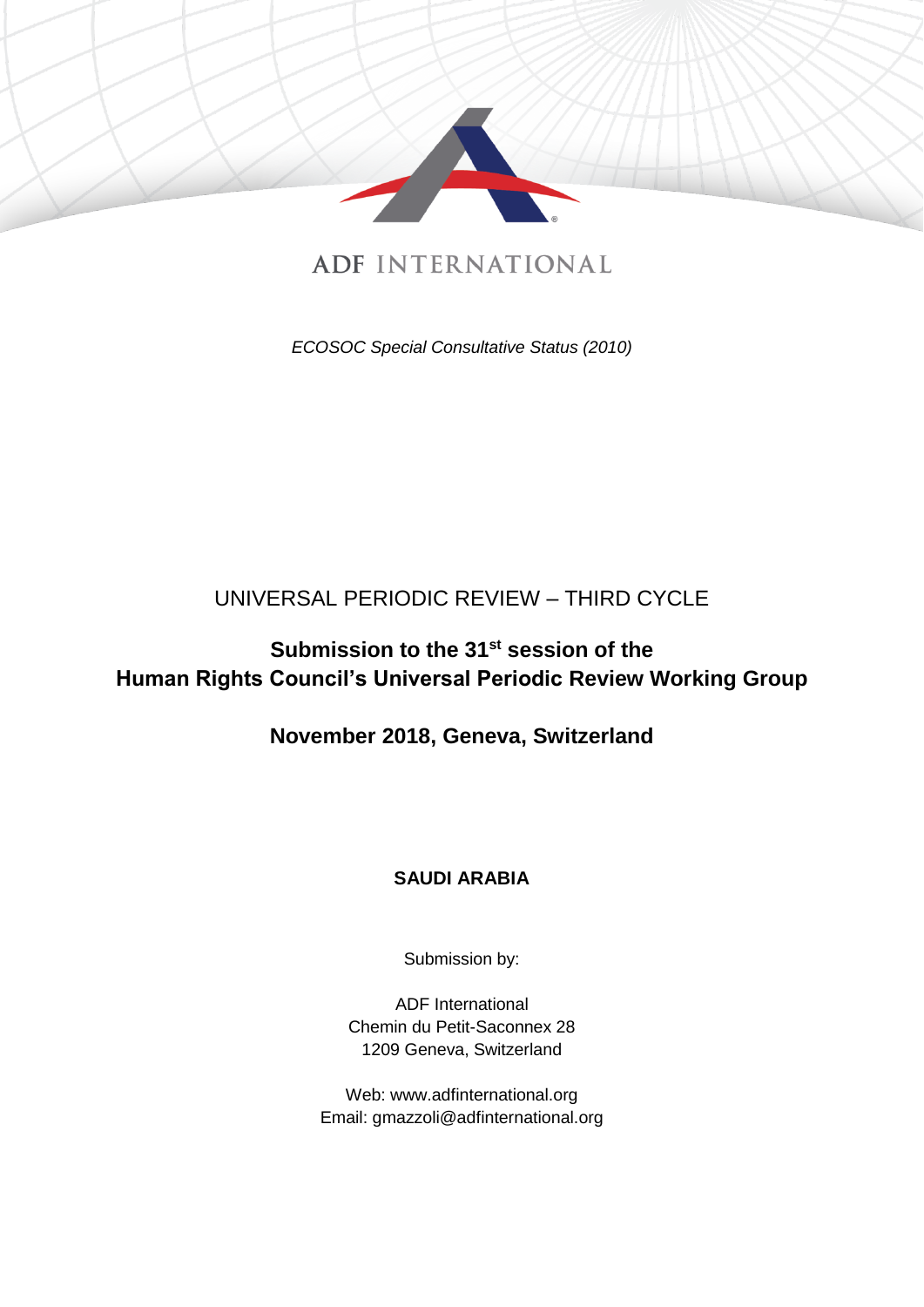#### **Introduction**

- 1. ADF International is a global alliance-building legal organization that advocates for religious freedom, life, and marriage and family before national and international institutions. As well as having ECOSOC consultative status with the United Nations (registered name "Alliance Defending Freedom"), ADF International has accreditation with the European Commission and Parliament, the Organization for Security and Cooperation in Europe, and the Organization of American States, and is a participant in the FRA Fundamental Rights Platform.
- 2. This report focuses on the ways in which Saudi Arabia must protect and promote the right to freedom of religion or belief.

### **(a) Religious Freedom**

- 3. Saudi Arabia is home to around 1,406,000 Christians, constituting approximately 4% of its population of 32,743,000.<sup>1</sup> These Christians include Orthodox, Copts, Roman Catholics, and Protestants. It is difficult to obtain precise statistics because of the secrecy in which Saudi Christians must live. However, reports suggest the number of Christians in Saudi Arabia has been growing modestly in recent years.<sup>2</sup>
- 4. Mohammed bin Salman, the Crown Prince of Saudi Arabia, has recently spoken positively of the value of religious freedom. During a visit to the United Kingdom this year, he acknowledged the importance for leaders of all religious faiths to promote freedom of religion.<sup>3</sup> In a speech in Riyadh last year, he promised that the Kingdom would return "to what [it was] before: a country of moderate Islam that is open to all religions and to the world."<sup>4</sup> In that speech, he also seemed to recognize that policies restricting religious freedom, implemented at the behest of Islamic extremist factions, have harmed Saudi government and civil society as a whole.<sup>5</sup> These are encouraging statements, and if the Crown Prince keeps his word on religious freedom, he will do profound service to his entire people and to the international community.
- 5. According to Saudi Arabia's 1992 Basic Law of Governance, the Kingdom's official religion is Islam and its constitution is the Quran and the Sunna.<sup>6</sup> The Basic Law of

<sup>1</sup> OPEN DOORS, WORLD WATCH LIST: SAUDI ARABIA, https://www.opendoorsusa.org/christianpersecution/world-watch-list/saudi-arabia/ (last accessed Mar. 20, 2018).

<sup>2</sup> *How Easy Is It to Live As a Christian in the Arab Peninsula?*, WORLD WATCH MONITOR (Feb. 20, 2017), https://www.worldwatchmonitor.org/2017/02/how-easy-is-it-to-live-as-a-christian-in-the-arabianpeninsula/.

<sup>3</sup> Harry Farley, *Saudi Crown Prince Vows to Promote Religious Freedom in Meeting With Welby*, CHRISTIANITY TODAY (Mar. 8, 2018), https://www.christiantoday.com/article/saudi-crown-prince-vowsto-promote-religious-freedom-in-meeting-with-welby/127074.htm.

<sup>4</sup> Jayson Casper, *The Game of Thrones Christians Should Be Watching*, CHRISTIANITY TODAY (Nov. 16, 2017), http://www.christianitytoday.com/news/2017/november/game-of-thrones-christians-saudiarabia-prince-lebanon.html.

<sup>5</sup> *Id.*

<sup>6</sup> BASIC LAW OF GOVERNANCE art. 1.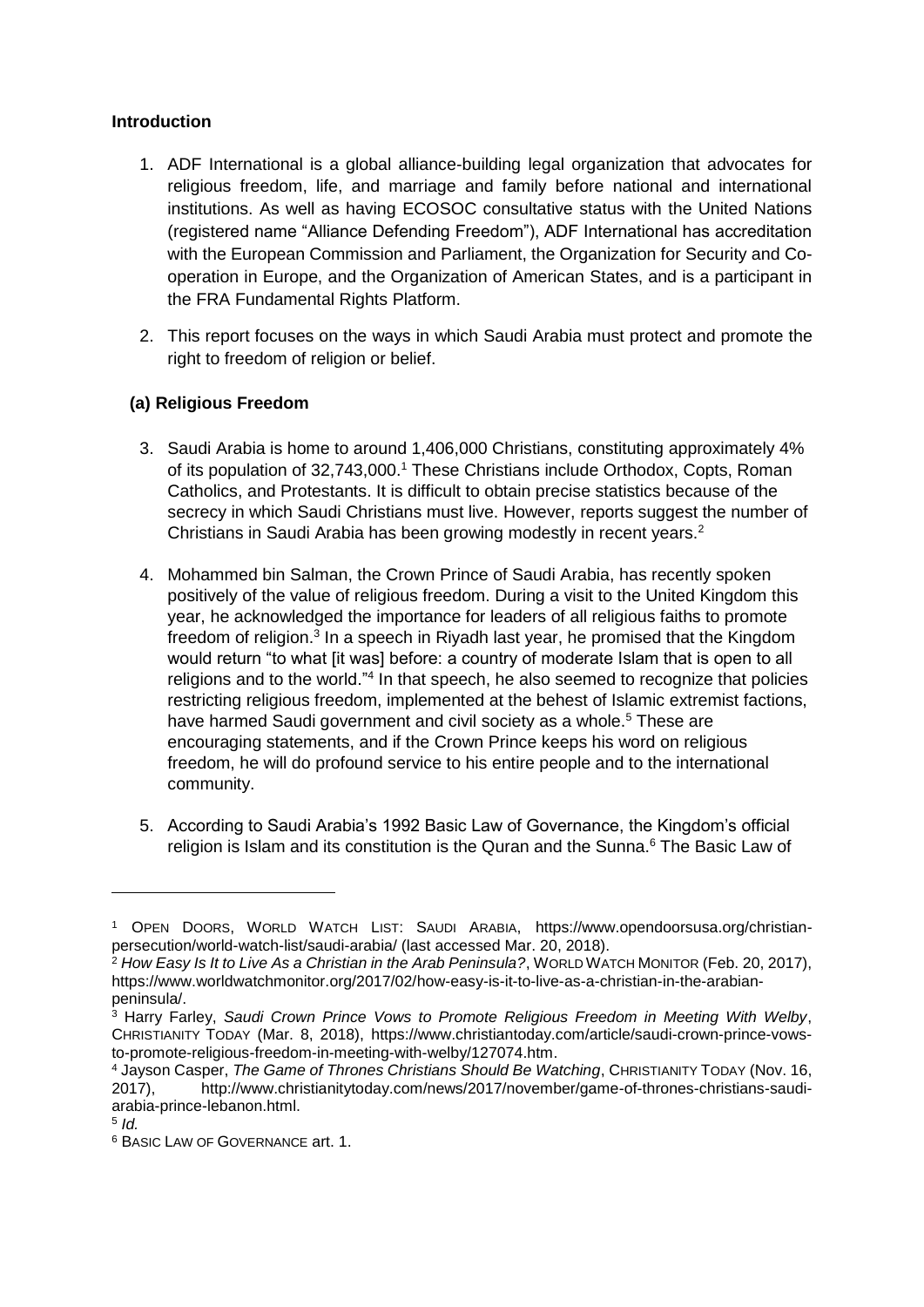Governance repeatedly asserts the primacy of Sharia in the Saudi legal system.<sup>7</sup>

- 6. All Saudi citizens are required to be Muslim. Non-Muslims are required to convert before they can be eligible for naturalization.<sup>8</sup>
- 7. Although Saudi Arabia generally tolerates private non-Muslim religious practices, it prohibits public non-Muslim religious activities. Severe punishments for public religious activities, combined with arbitrary enforcement of these prohibitions, force non-Muslims to worship clandestinely and expose those who attempt to live their religious beliefs publicly to imprisonment or flogging. Moreover, Saudi authorities often raid non-Muslim religious gatherings, even when these gatherings take place in private. 9
- 8. Such reprisals violate Article 18(1) of the International Covenant on Civil and Political Rights (ICCPR), which guarantees freedom of worship, both individually and in community with others. Although Saudi Arabia is not a party to the ICCPR, the right to freedom of religion is widely considered a fundamental right that all States—and certainly Members of the United Nations—must guarantee. Further, all UN Member States have ratified the UN Charter, which in Article 55(c) recognizes that the UN shall promote "universal respect for, and observance of, human rights and fundamental freedoms for all without distinction as to race, sex, language, or religion." Saudi Arabia is therefore, as a Member of the UN, obligated to protect the human rights and fundamental freedoms of the people within its borders, freedom of religion included.
- 9. Open Doors, an international organization dedicated to supporting persecuted Christians, currently ranks Saudi Arabia at number 12 in its list of countries where Christians experience the most persecution. Open Doors notes that Muslim converts to Christianity bear the brunt of persecution, risking both official punishment and extra-judicial reprisals, including murder. However, all Christians in Saudi Arabia "risk imprisonment, physical abuse and threats on their lives," and "[t]he ongoing rape and sexual harassment of Christian women is particularly concerning."<sup>10</sup>
- 10. Not a single Christian church building exists in Saudi Arabia, and Christians—even foreigners visiting Saudi Arabia—are forced to worship in secrecy. Police frequently raid house churches and other private religious gatherings.<sup>11</sup>

<sup>7</sup> *See, e.g.*, *id.* art. 17, 23, 26, 46.

<sup>8</sup> FREEDOM HOUSE, 2018 SAUDI ARABIA PROFILE, https://freedomhouse.org/report/freedomworld/2018/saudi-arabia (last accessed Mar. 18, 2018) ("Islam is the official religion, and all Saudis are required by law to be Muslim.").

<sup>9</sup> *Id.*

<sup>10</sup> OPEN DOORS, WORLD WATCH LIST: SAUDI ARABIA, https://www.opendoorsusa.org/christianpersecution/world-watch-list/saudi-arabia/ (last accessed Mar. 20, 2018).

<sup>11</sup> *Id.*; *see also* Casper, *supra* note 4.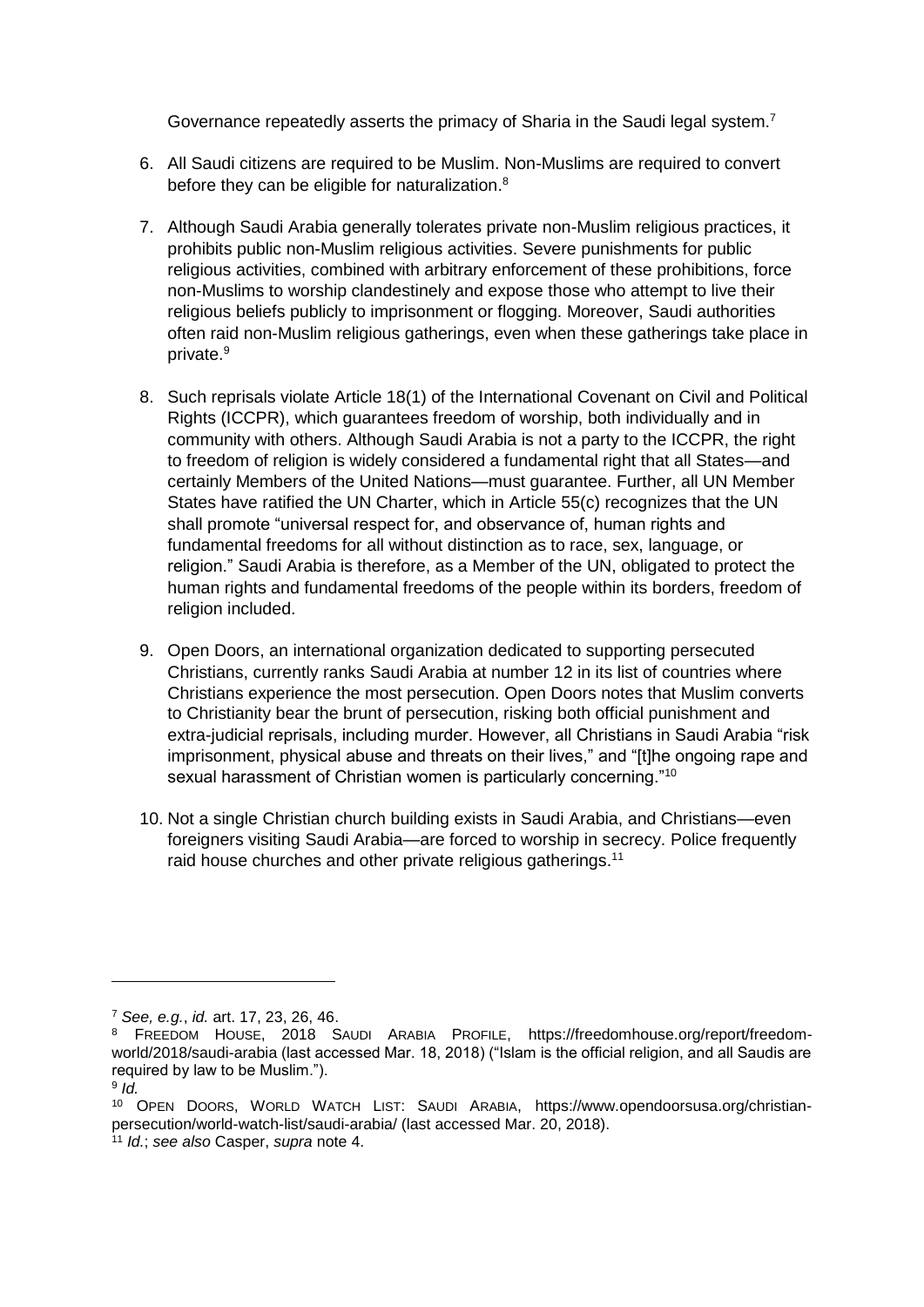- 11. Blasphemy is a crime punishable by death.<sup>12</sup> Although actual imposition of the death penalty is relatively rare, individuals are regularly arrested, charged, and punished for blasphemy. Several blasphemy prosecutions have attracted high-profile international attention, generally involving artists and political dissidents.<sup>13</sup> The State's aggressive prosecution of blasphemy charges for the expression of ideas severely chills public discourse and discourages individuals in Saudi Arabia from expressing any ideas that might run afoul of the official orthodoxy. This violates ICCPR Articles 18(1) and 19, which protects freedom of expression.
- 12. Apostasy is also a crime punishable by death, imprisonment, and flogging.<sup>14</sup> As the case of the poet Ashraf Fayadh illustrates, individuals can be convicted of apostasy merely on the basis of having expressed ideas critical of, offensive to, or incompatible with the State's official interpretation of Islam. This constitutes "complete intolerance of anyone who may not share government-mandated religious, political, or social views."<sup>15</sup>
- 13. Laws punishing apostasy violate Article 18(1) of the ICCPR. As reaffirmed by the Human Rights Committee (HRC) in its General Comment No. 22, the right to freedom of religion includes the "freedom to have or adopt a religion or belief of [one's] choice," and the right to "replace one's current religion or belief with another or adopt atheistic views, as well as the right to retain one's religion or belief."<sup>16</sup> Article 18(2) of the ICCPR states, "No one shall be subject to coercion which would impair his freedom to have or to adopt a religion or belief of his choice." The HRC interprets such coercion to include the "[u]se of threat or physical force or penal sanctions" and policies and practices that "restrict[] access to education, medical care, [and] employment."
- 14. Many Christian converts must even hide their faith from their own families. One such convert, a woman who would only speak on condition of anonymity, lives in complete secrecy, knowing that her Muslim husband could legally beat her, divorce her, or even kill her if he finds out.<sup>17</sup> Another, a man using the pseudonym Mohammed,

<sup>12</sup> GEORGETOWN UNIVERSITY, BERKLEY CENTER FOR RELIGION, PEACE & WORLD AFFAIRS, NATIONAL LAWS ON BLASPHEMY: SAUDI ARABIA, http://www.independent.co.uk/news/world/middle-east/saudi-arabiaman-sentenced-death-atheism-ahmad-al-shamri-hafar-al-batin-appeal-denied-a7703161.html (last accessed Mar. 18, 2018).

<sup>13</sup> *See, e.g.*, Bethan McKernan, *Man "Sentenced to Death for Atheism" in Saudi Arabia*, THE GUARDIAN (Apr. 26, 2017), http://www.independent.co.uk/news/world/middle-east/saudi-arabia-man-sentenceddeath-atheism-ahmad-al-shamri-hafar-al-batin-appeal-denied-a7703161.html.

<sup>14</sup> *Not Advised: Apostasy and Islam*, THE ECONOMIST (Mar. 23, 2016), https://www.economist.com/news/middle-east-and-africa/21695542-penalties-turning-away-islam-canbe-quite-stringent-not-advised.

<sup>15</sup> David Batty, *Saudi Court Sentences Poet to Death for Renouncing Islam*, THE GUARDIAN (Nov. 20, 2015), https://www.theguardian.com/world/2015/nov/20/saudi-court-sentences-poet-to-death-forrenouncing-islam (quoting Adam Coogle, Middle East researcher for Human Rights Watch).

<sup>16</sup> Human Rights Committee in its General Comment No. 22, 5.

<sup>17</sup> Lindy Lowry, *In Saudi Arabia, A Christian Mom's Secret Faith Survives in Silence*, OPEN DOORS (Feb. 6, 2018), https://www.opendoorsusa.org/christian-persecution/stories/saudi-arabia-christian-momssecret-faith-survives-silence/.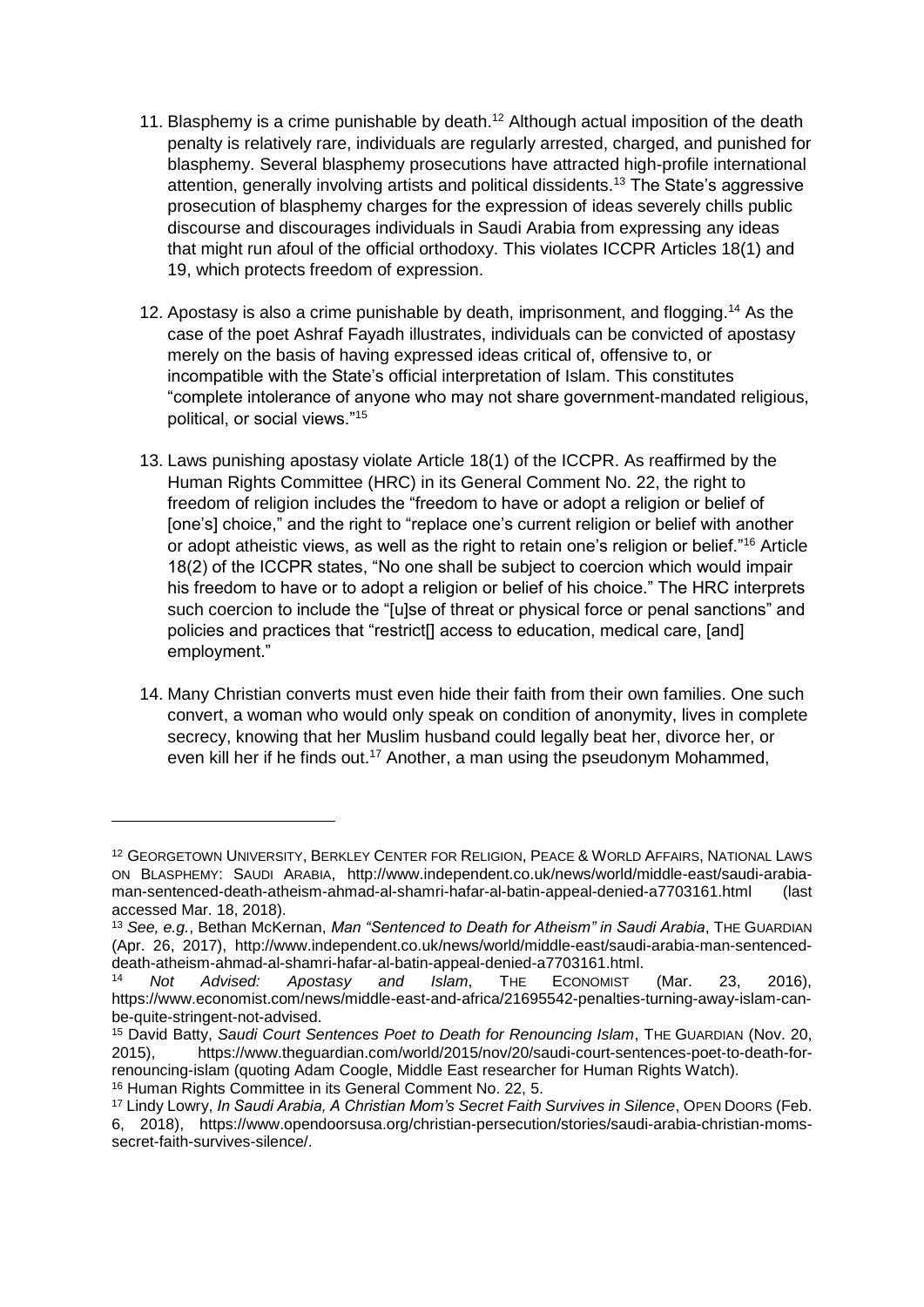became Christian last year but could not tell his wife or family.<sup>18</sup> Not only does the threat of persecution for conversion violate these individuals' basic human rights, it undermines the rule of law and perpetuates a situation in which nobody, including the Saudi government, can accurately assess the true beliefs of the Saudi people.

- 15. The Saudi government aggressively censors expression of religious beliefs and ideas, excluding minority religious beliefs from expression on TV or radio, denying licenses to minority-religion bookstores, and blocking or shutting down websites and social media accounts for containing "ill-informed" and "objectionable" views on religion.<sup>19</sup>
- 16. Under Saudi law, non-Muslims are banned from entering the cities of Mecca and Medina. Non-Muslim travelers who pass near those cities risk being turned back, redirected, or fined by officials; they can be deported if they enter the cities.<sup>20</sup>
- 17. Under Sharia, non-Muslims receive discriminatory legal treatment in many areas of the Saudi legal system. For example, a non-Muslim is entitled to only a fraction of what a Muslim would receive for accidental death or injury; also, non-Muslims (and Muslims whom a judge deems deficient in their knowledge or practice of Islam) suffer evidentiary disadvantages when serving as witnesses.<sup>21</sup>

#### **(c) Recommendations**

- 18. In light of the aforementioned issues raised, ADF International suggests the following recommendations be made to Saudi Arabia:
	- a. Implement legal reforms recognizing the freedom to practice religion in accordance with one's own conscience or beliefs, and the freedom to express ideas about religion, as fundamental legal principles, consistent with the requirements of international law;
	- b. Ensure that the right to freedom of religion or belief is promoted and protected in Saudi Arabia, and that non-Muslim individuals are not prosecuted or persecuted for their beliefs by either the State or society, and that Muslims are permitted to leave Islam and adopt another religion or belief without fear of legal sanction;
	- c. Repeal all blasphemy laws, apostasy laws, and prohibitions on proselytization and public practice of non-Muslim religions, and ensure that the freedom of

<sup>18</sup> Janelle P., *New Believer in Saudi Arabia Lives a Dangerous Faith*, OPEN DOORS (Apr. 21, 2017), https://www.opendoorsusa.org/christian-persecution/stories/new-believer-in-saudi-arabia-lives-adangerous-faith/.

<sup>19</sup> FREEDOM HOUSE, FREEDOM ON THE NET 2017: SAUDI ARABIA COUNTRY PROFILE, https://freedomhouse.org/report/freedom-net/2017/saudi-arabia (last accessed Mar. 18, 2018).

<sup>20</sup> Burak Bekdil, *Extremist Muslims' One-Way Street*, GATESTONE INSTITUTE (Feb. 24, 2017), https://www.gatestoneinstitute.org/9935/extremist-muslims.

<sup>21</sup> *Saudi Arabia—Religion*, GLOBALSECURITY.ORG, https://www.globalsecurity.org/military/world/gulf/sareligion.htm (last accessed Mar. 18, 2018).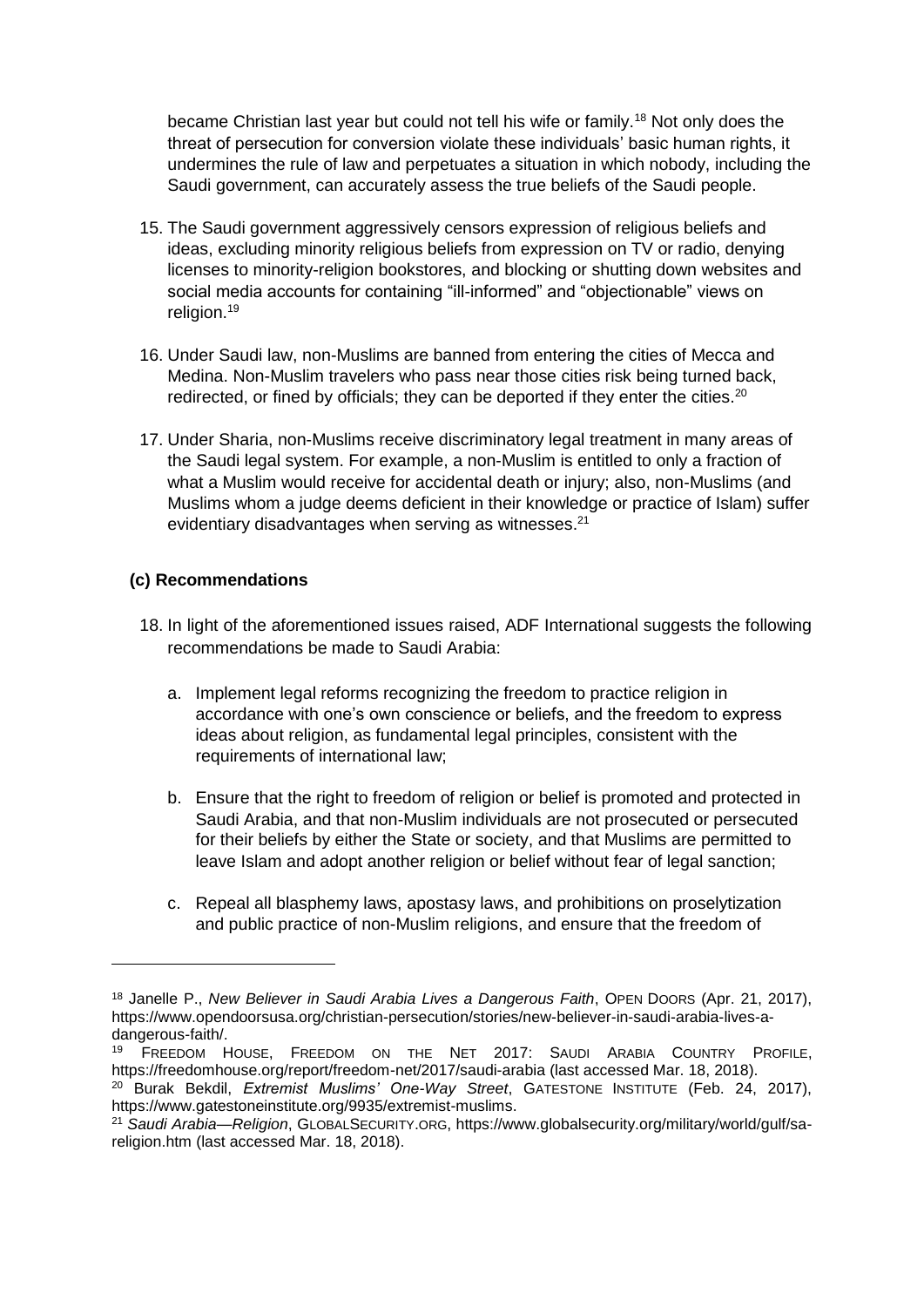expression is protected and promoted to the fullest extent required under international law; and

d. Amend or abolish all laws that discriminate on the basis of religious affiliation, including Sharia provisions that result in disparate treatment in Saudi courts.